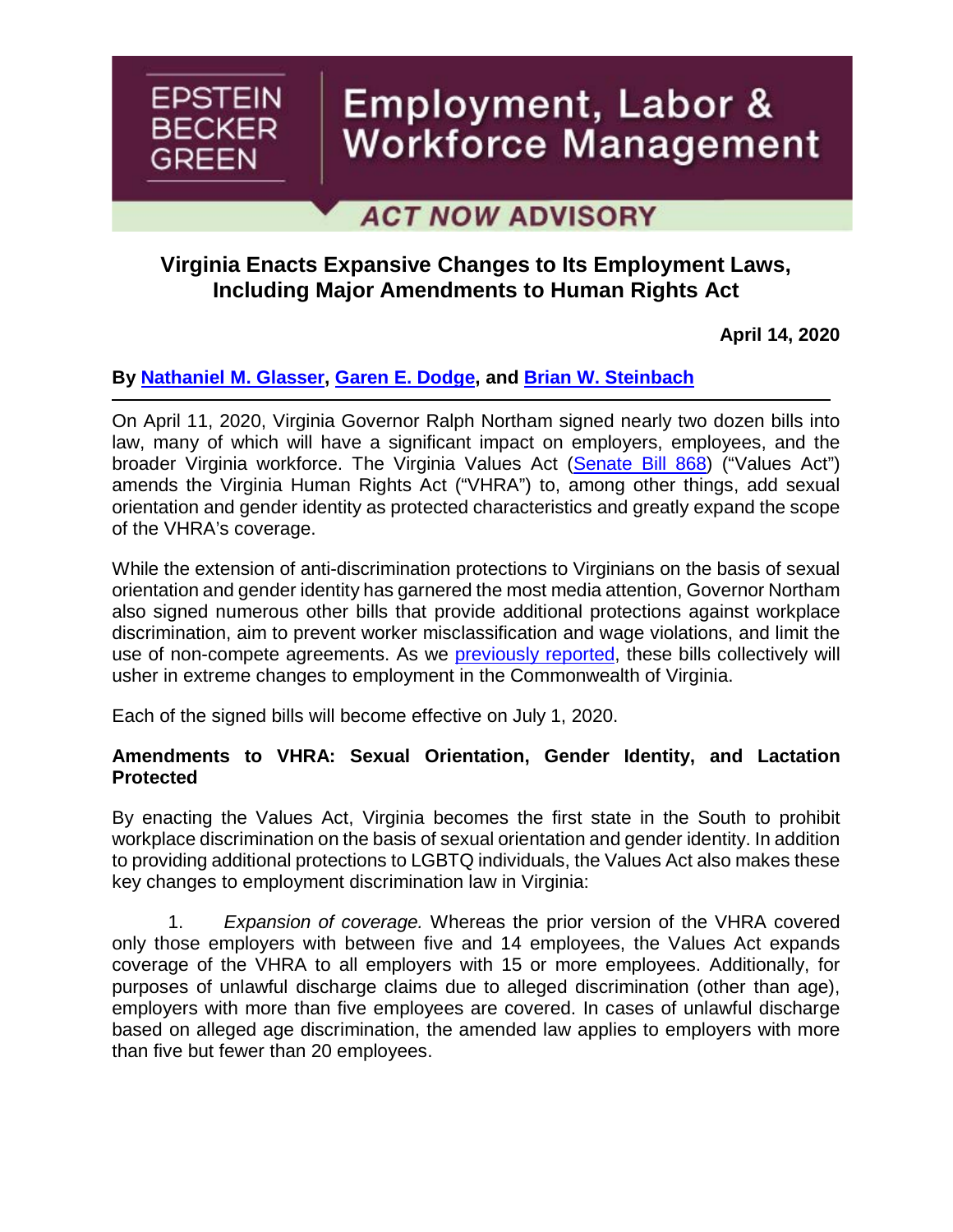2. *Public accommodation discrimination banned.* The law now expressly prohibits discrimination in public accommodations on the same grounds as the VHRA, including on the basis of sexual orientation and gender identity.

3. *Private right of action created.* The Values Act creates a private right of action under the VHRA for the first time. Plaintiffs may be entitled to compensatory and punitive damages, reasonable attorneys' fees, and various equitable relief.

4. *Expanded powers granted to Virginia authorities.* The Values Act grants expanded powers to the Virginia Division of Human Rights, which has now been given the authority to investigate charges of discrimination and issue determinations as to whether reasonable cause exists. In addition, the Values Act vests the Attorney General with the authority to initiate a civil action on behalf of an employee to seek preventive relief and monetary damages.

By signing [House Bill 1049,](https://lis.virginia.gov/cgi-bin/legp604.exe?201+ful+HB1049ER) Governor Northam ensured that prohibitions against sexual orientation and gender identity would be carried through a number areas of law, including public employment, public contracting, public accommodation, apprenticeship programs, housing, banking, and insurance.

Governor Northam also signed into law **House Bill 827** and **Senate Bill 712**, identical bills that require employers to make reasonable accommodations for the known limitations of an employee related to pregnancy, childbirth, or related medical conditions, unless the employer can demonstrate that the accommodations impose undue hardship on the employer. The bills define "related medical conditions" to include lactation, and employers may be required to provide breaks to employees to express breast milk and/or provide access to a private location other than a bathroom for the expression of breast milk. Employers may not take adverse action against an employee who requests or uses a reasonable accommodation, or refuse to hire or promote an employee who requires a reasonable accommodation, due to pregnancy, childbirth, or a related medical condition.

#### **Private Rights of Action for Wage Violations Created, and Minimum Wage Increased**

By signing **House Bill 123**, Governor Northam created a private cause of action for employees whose employers violate Virginia's wage payment law, Virginia Code § [40.1-](https://law.lis.virginia.gov/vacode/title40.1/chapter3/section40.1-29/) [29.](https://law.lis.virginia.gov/vacode/title40.1/chapter3/section40.1-29/) Employers that fail to timely and completely pay wages will be subject to civil penalties of up to \$1,000 for each violation. Moreover, employees may bring their own actions, individually or jointly through the collective action procedures of the Fair Labor Standards Act. Damages include back pay, liquidated damages, prejudgment interest at a rate of 8 percent, and reasonable attorneys' fees and costs.

Under [House Bill 337](https://lis.virginia.gov/cgi-bin/legp604.exe?201+ful+HB337ER) and [Senate Bill 48,](https://lis.virginia.gov/cgi-bin/legp604.exe?201+ful+SB48ER) employers may not discriminate or retaliate against employees for filing a complaint or participating in a proceeding involving allegations of unpaid wages. These bills provide private rights of action to employees.

[Senate Bill 838](https://lis.virginia.gov/cgi-bin/legp604.exe?201+ful+SB838ER) creates a cause of action for a subcontractor's employees against the subcontractor and general contractor for failure to pay wages. The bill deems general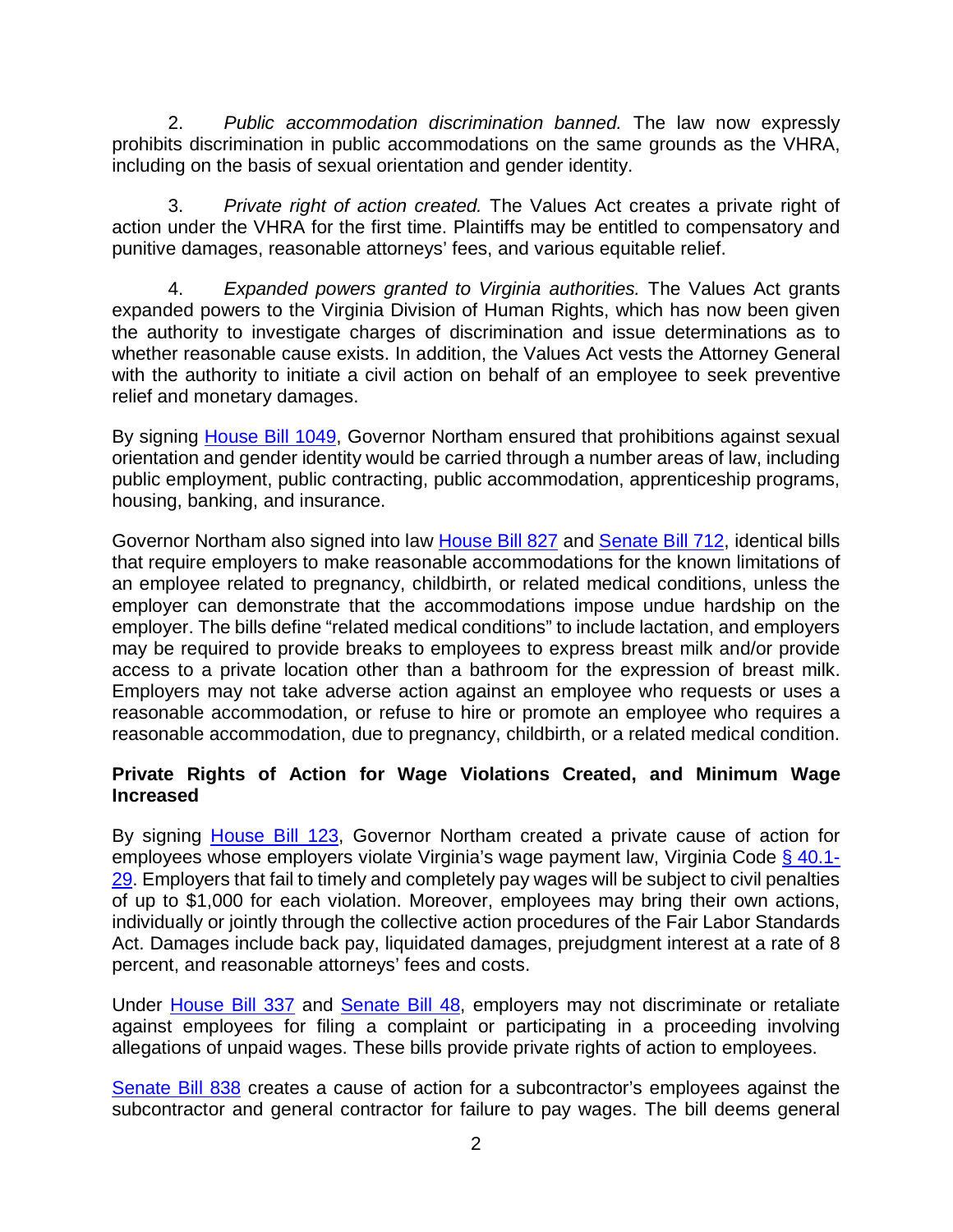contractors to be the employer of a subcontractor's employees for purposes of wage payment, increasing incentives for general contractors to vet their subcontractors and ensure wages are paid.

[House Bill 336](https://lis.virginia.gov/cgi-bin/legp604.exe?201+ful+CHAP0206) and [Senate Bill 49](https://lis.virginia.gov/cgi-bin/legp604.exe?201+ful+CHAP0205) grant the Virginia Commissioner of Labor increased powers in investigating claims of wage violations.

Governor Northam proposed an amendment to [House Bill 395](https://lis.virginia.gov/cgi-bin/legp604.exe?201+ful+HB395ER) and [Senate Bill 7,](https://lis.virginia.gov/cgi-bin/legp604.exe?201+ful+SB7ER) which would increase the minimum wage in three phases to \$12 per hour by July 1, 2023. The General Assembly will consider these amended bills, along with nearly 10 other amended employment-related bills, at a special session currently scheduled for April 22, 2020. If passed, the first phase of the minimum wage increase will take effect on May 2, 2021.

#### **Increased Focus on Worker Misclassification**

Governor Northam signed a number of bills aimed to prevent and remedy allegations of worker misclassification. [House Bill 984](https://lis.virginia.gov/cgi-bin/legp604.exe?201+ful+CHAP0203) and [Senate Bill 894](https://lis.virginia.gov/cgi-bin/legp604.exe?201+ful+SB894ER) create a private cause of action for individuals who claim they have been misclassified as independent contractors. The law will follow the current Internal Revenue Service ("IRS") guidelines to determine whether an individual is appropriately classified as an independent contractor. Successful plaintiffs may be awarded lost compensation equal to wages, salary, employment benefits, and expenses incurred that otherwise would have been covered by insurance, as well as reasonable attorneys' fees and costs.

Individuals also may bring private actions for retaliation if they report alleged misclassification. Under [House Bill 1199](https://lis.virginia.gov/cgi-bin/legp604.exe?201+ful+CHAP0204) and [Senate Bill 662,](https://lis.virginia.gov/cgi-bin/legp604.exe?201+ful+SB662ER) employers found liable for retaliation will be subject to a civil penalty up to the value of the employee's lost wages.

The recently signed bills also vest additional authority in Virginia agencies to reduce misclassification. Pursuant to [House Bill 1407](https://lis.virginia.gov/cgi-bin/legp604.exe?201+ful+HB1407ER) and [Senate Bill 744,](https://lis.virginia.gov/cgi-bin/legp604.exe?201+ful+SB744ER) the Virginia Department of Taxation has the authority to oversee investigations into suspected cases of worker misclassification and levy penalties as appropriate. The Department of Taxation may share information with other agencies, including the Department of Labor and Industry, about employee misclassification. Under [House Bill 1646,](https://lis.virginia.gov/cgi-bin/legp604.exe?201+ful+HB1646ER) the Virginia Board of Contracts may sanction contractors who intentionally misclassify workers.

#### **Limitations on Non-Compete Agreements**

Virginia has also followed the lead of a number of other states that have recently prohibited employers from requiring low-wage workers to enter into non-compete agreements. Under [House Bill 330](https://lis.virginia.gov/cgi-bin/legp604.exe?201+ful+HB330ER) and [Senate Bill 480,](https://lis.virginia.gov/cgi-bin/legp604.exe?201+ful+SB480ER) Virginia employers may not enter into or enforce a covenant not to compete against a "low-wage employee." Such employees may bring a private cause of action against an employer to seek injunctive relief, lost compensation, liquidated damages, and reasonable attorneys' fees and costs.

"Low-wage employee" is defined as an employee whose average weekly earnings are less than the average weekly wage of employees in Virginia. Interns, students, apprentices, and trainees all constitute low-wage employees for purposes of the law.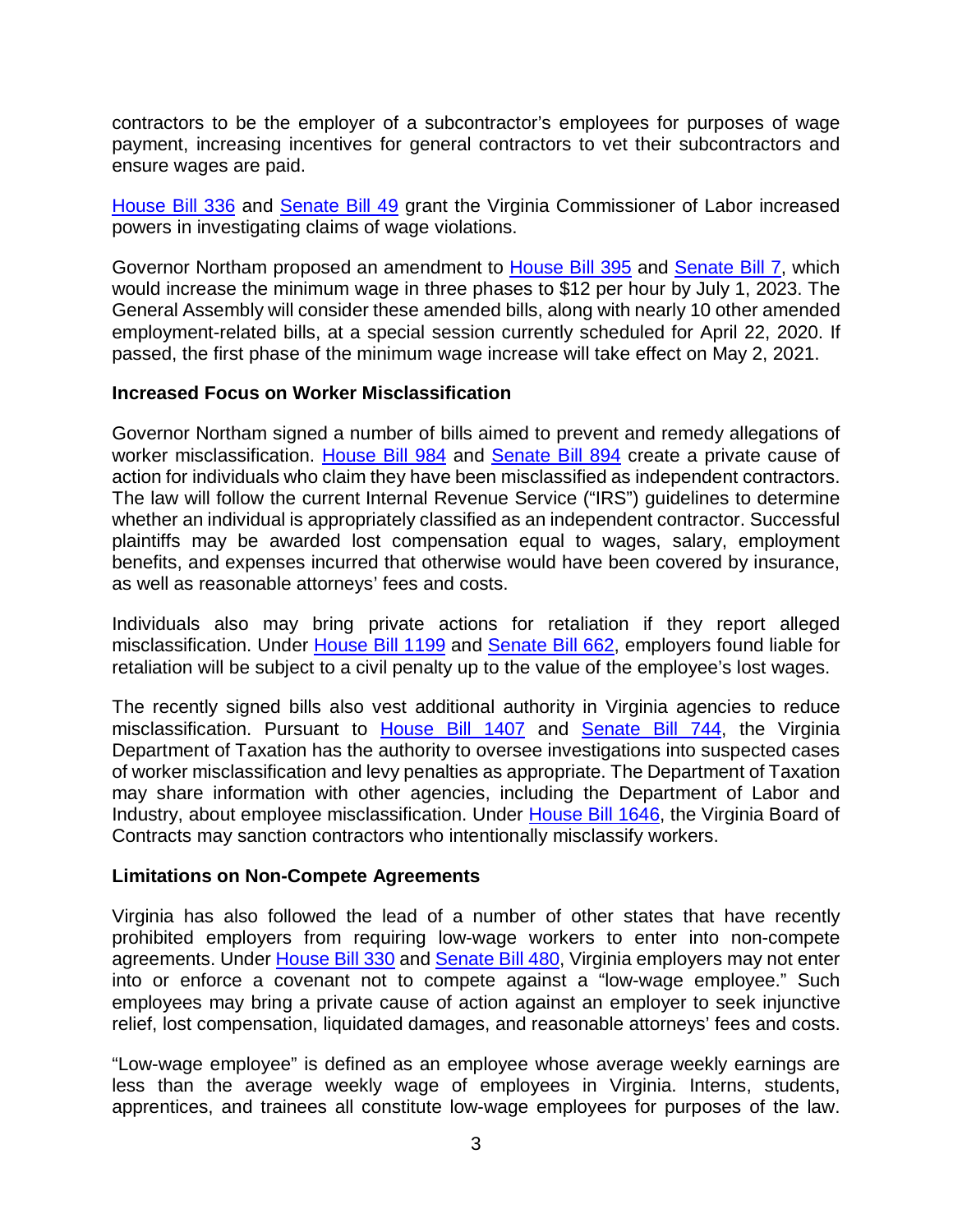Importantly, this also includes independent contractors who are compensated at an hourly rate that is less than the median hourly wage for Virginia for all occupations for the preceding year, as reported by the U.S. Bureau of Labor Statistics.

The law, however, does not prohibit employers from requiring low-wage employees to enter into non-disclosure or confidentiality agreements meant to protect trade secrets and proprietary and confidential information.

#### **What Virginia Employers Should Do Now**

Virginia employers should take the below steps now to ensure compliance with the Values Act and the many other employment-related bills signed into law by Governor Northam. These actions must be in place by July 1, 2020, when the above laws become effective.

*With respect to workplace discrimination, harassment, and reasonable accommodation:*

- Update all equal employment opportunity, anti-discrimination, and similar policies to include sexual orientation, gender identity, pregnancy, childbirth, and related medical conditions, including lactation, as protected characteristics.
- Pursuant to **House Bill 827**, update your employee handbook, and post in a conspicuous place notice of the prohibition against unlawful discrimination on the basis of pregnancy, childbirth, or related medical conditions, and an employee's rights to reasonable accommodation for such conditions.
- Provide this notice to new employees upon hire and to any pregnant employee within 10 days of the employee providing notice that she is pregnant.
- Train human resources and supervisors to receive requests for reasonable accommodation of pregnancy, childbirth, and related medical conditions.
- Identify or create lactation rooms for new mothers who wish to express breast milk at work.

*With respect to wage payments:*

- Review payment procedures to limit the prospect of private actions by employees for failure to pay wages.
- Ensure that your paystubs are compliant with the recently amended  $\S$  [40.1-29\(C\),](https://law.lis.virginia.gov/vacode/title40.1/chapter3/section40.1-29/) which, as of January 1, 2020, requires employers to provide a paystub or online accounting to each employee on every regular pay date, providing the name and address of the employer, the number of hours worked during the pay period, the rate of pay, the gross wages earned by the employee during the pay period, and the amount and purpose of any deductions therefrom.
- If you are a general contractor, institute oversight procedures to ensure all subcontractors are appropriately paying their employees.